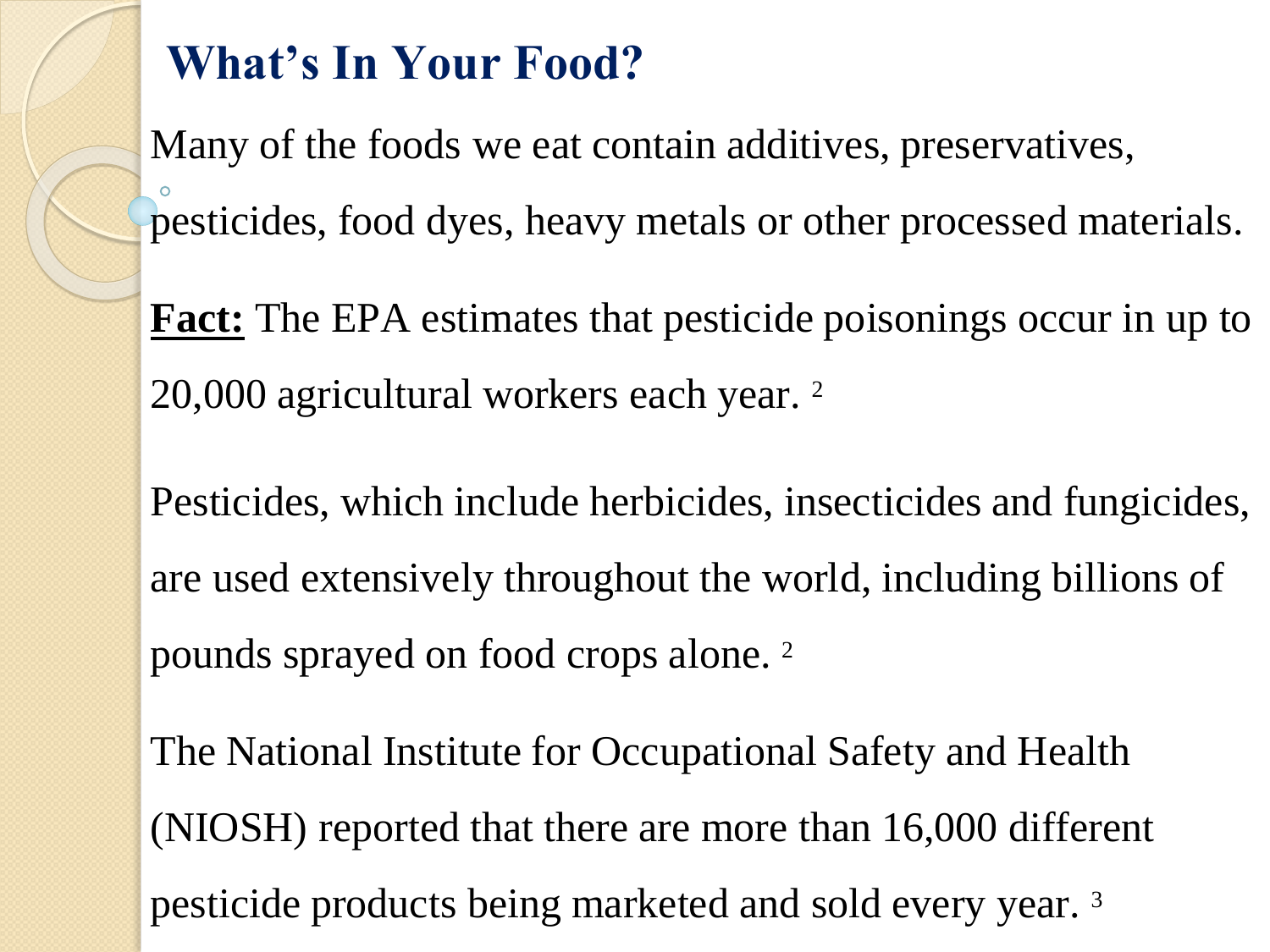Sadly, the old saying "An apple a day keeps the doctor away," doesn't sound as wholesome now that federal testing has found that 98% of non-organic apples contain at least one pesticide. <sup>4</sup> According to the Pesticide Action Network (PAN), the CDC discovered in 2002 that 93% of tested Americans had detectible levels of chlorpyrifos, a neurotoxic pesticide. <sup>5</sup> Pesticide exposure affects people of all ages, but is particularly problematic when it comes to children. As is the case with many toxic chemicals, pesticide testing shows that children ages 6-11 have the highest concentrations of insecticide metabolites in their urine. 3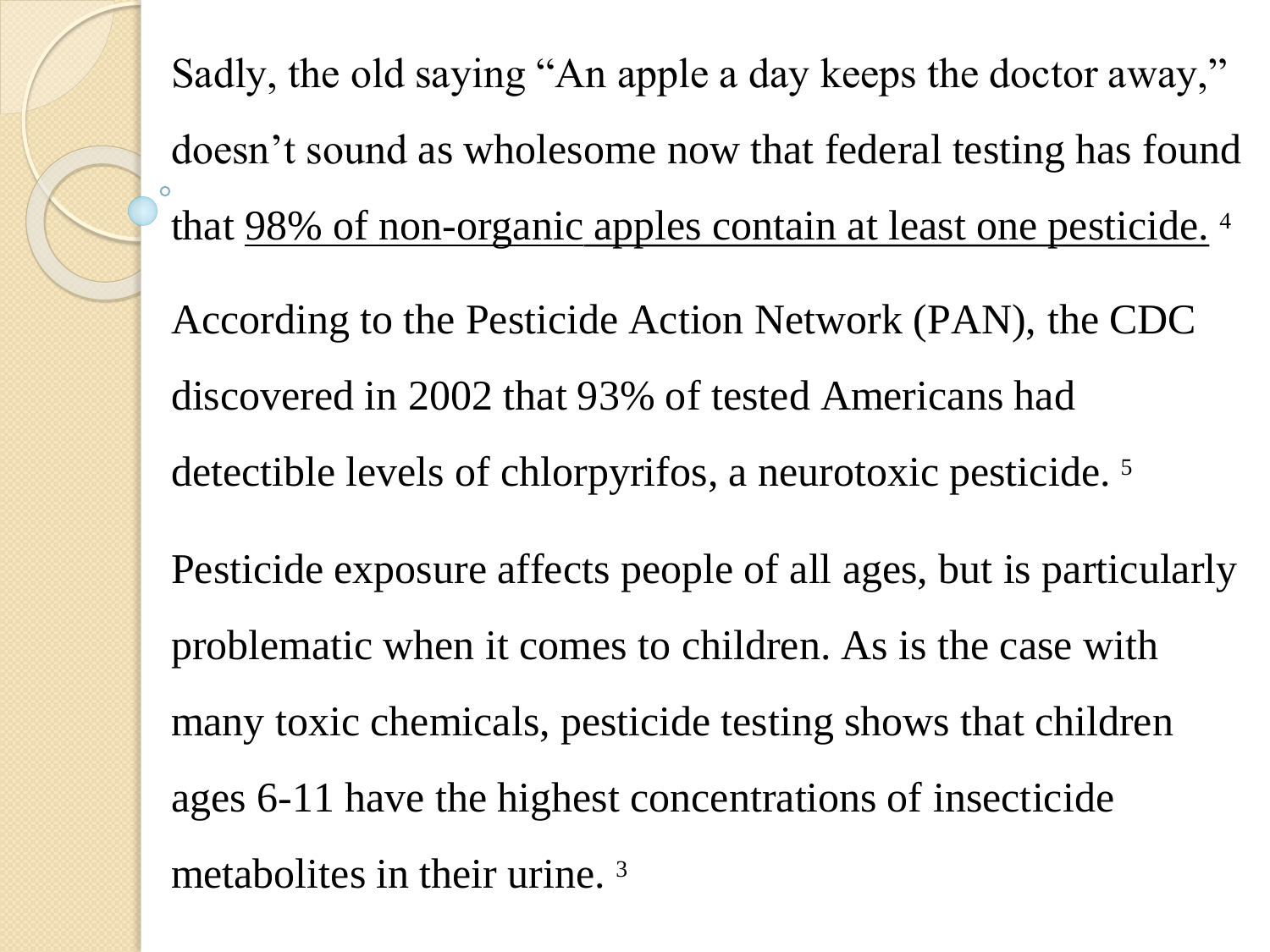**Propyl Gallate**

A 1982 National Institutes of Health (NIH) report found that feeding lab animals propyl gallate, a common food ingredient, may be associated with multiple health conditions. 29

For example, rare brain tumors such as glioma and astrocytoma were noted in certain test subjects, along with malignant lymphoma and cancers of the pancreas and adrenal glands. <sup>29</sup> The NIH study also found that propyl gallate was linked with prostate inflammation and a toxic liver condition called hepatic cytoplasmic vacuolization. <sup>29</sup>

*Found in sausage, chips, mayo, vegetable oils, frozen meals*